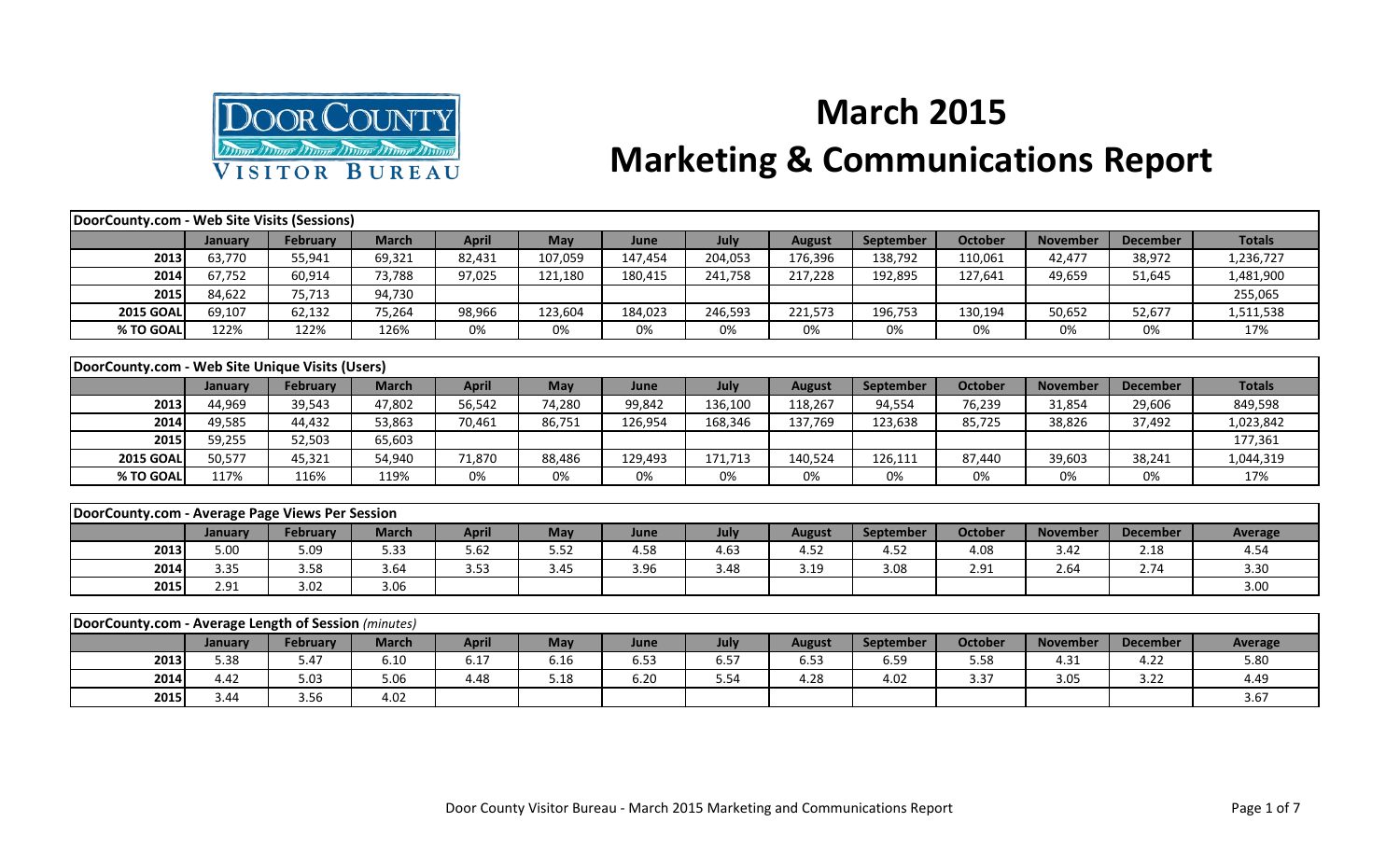| DoorCounty.com - Mobile Web Site Useage                     |                |                 |              |              |                            |                                       |         |               |                  |                                                |                 |                 |               |
|-------------------------------------------------------------|----------------|-----------------|--------------|--------------|----------------------------|---------------------------------------|---------|---------------|------------------|------------------------------------------------|-----------------|-----------------|---------------|
|                                                             | January        | February        | <b>March</b> | <b>April</b> | May                        | June                                  | July    | <b>August</b> | September        | <b>October</b>                                 | <b>November</b> | <b>December</b> | <b>Totals</b> |
| 2013                                                        | 15,219         | 13,336          | 16,952       | 19,449       | 30,015                     | 49,594                                | 69,397  | 61,021        | 47,761           | 38,867                                         | 7,934           | 7,333           | 376,878       |
| 2014                                                        | 23,872         | 10,927          | 28,446       | 38,478       | 48,903                     | 72,055                                | 106,244 | 99,139        | 88,020           | 50,954                                         | 23,263          | 22,857          | 613,158       |
| 2015                                                        | 39,024         | 21,610          | 43,392       |              |                            |                                       |         |               |                  |                                                |                 |                 | 104,026       |
|                                                             |                |                 |              |              |                            |                                       |         |               |                  |                                                |                 |                 |               |
| DoorCounty.com - Top Ten Most Requested Pages for the Month |                |                 |              |              |                            |                                       |         |               |                  |                                                |                 |                 |               |
| 1) /Home                                                    |                |                 |              |              |                            | 5) /plan-your-trip/visitor-guide      |         |               |                  | 9) /newsletter                                 |                 |                 |               |
| 2) /where-to-stay                                           |                |                 |              |              | 6) /plan-your-trip         |                                       |         |               |                  | 10) /plan-your-trip/visitor-guide-confirmation |                 |                 |               |
| 3) / events                                                 |                |                 |              |              |                            | 7) /where-to-stay/log-cabin-log-house |         |               |                  |                                                |                 |                 |               |
| 4) /what-to-do                                              |                |                 |              |              |                            | 8) /plan-your-trip/interactive-map    |         |               |                  |                                                |                 |                 |               |
|                                                             |                |                 |              |              |                            |                                       |         |               |                  |                                                |                 |                 |               |
| DoorCounty.com - Top Ten Sources                            |                |                 |              |              |                            |                                       |         |               |                  |                                                |                 |                 |               |
| 1) google/organic                                           |                |                 |              |              | 5) DoorCounty/Email        |                                       |         |               |                  | 9) FacebookNewsfeedAds/NewsfeedAds             |                 |                 |               |
| 2) (direct)/(none)                                          |                |                 |              |              | 6) bing/organic            |                                       |         |               |                  | 10) MNI/banner                                 |                 |                 |               |
| 3) cloud.innline.com/referral                               |                |                 |              |              | 7) Google/PPC              |                                       |         |               |                  |                                                |                 |                 |               |
| 4) yahoo/organic                                            |                |                 |              |              | 8) m.facebook.com/referral |                                       |         |               |                  |                                                |                 |                 |               |
|                                                             |                |                 |              |              |                            |                                       |         |               |                  |                                                |                 |                 |               |
| Social Media: Facebook                                      |                |                 |              |              |                            |                                       |         |               |                  |                                                |                 |                 |               |
| <b>Impressions</b>                                          | January        | February        | <b>March</b> | <b>April</b> | May                        | June                                  | July    | <b>August</b> | September        | October                                        | <b>November</b> | <b>December</b> | <b>Totals</b> |
| 2013                                                        | 705,864        | 438,515         | 508,267      | 913,060      | 718,887                    | 731,781                               | 862,530 | 3,417,990     | 906,036          | 973,792                                        | 789,279         | 757,391         | 11,723,392    |
| 2014                                                        | 1,072,474      | 786,549         | 1,256,786    | 1,140,795    | 904,334                    | 866,752                               | 937,971 | 1,053,928     | 1,378,288        | 597,568                                        | 587,576         | 559,572         | 11,142,593    |
| 2015                                                        | 826,778        | 594,789         | 839,094      |              |                            |                                       |         |               |                  |                                                |                 |                 | 2,260,661     |
| <b>Post Views</b>                                           | January        | <b>February</b> | <b>March</b> | <b>April</b> | May                        | June                                  | July    | <b>August</b> | September        | <b>October</b>                                 | <b>November</b> | <b>December</b> | <b>Totals</b> |
| 2013                                                        | 201,757        | 153,573         | 235,988      | 421,933      | 397,823                    | 339,344                               | 694,065 | 837,676       | 661,885          | 555,945                                        | 75,063          | 403,674         | 4,978,726     |
| 2014                                                        | 207,464        | 240,304         | 426,235      | 424,333      | 463,321                    | 444,147                               | 339,068 | 461,958       | 612,005          | 238,985                                        | 346,151         | 257,000         | 4,460,971     |
| 2015                                                        | 555,825        | 388,349         | 555,850      |              |                            |                                       |         |               |                  |                                                |                 |                 | 1,500,024     |
| <b>Page Views</b>                                           | January        | <b>February</b> | <b>March</b> | <b>April</b> | May                        | June                                  | July    | <b>August</b> | <b>September</b> | <b>October</b>                                 | <b>November</b> | <b>December</b> | <b>Totals</b> |
| 2013                                                        | 3,372          | 2,134           | 3,474        | 8,976        | 5,164                      | 5,398                                 | 6,440   | 7,471         | 7,069            | 4,702                                          | 1,637           | 1,870           | 57,707        |
| 2014                                                        | 11,533         | 13,566          | 3,181        | 3,624        | 3,358                      | 3,963                                 | 8,419   | 3,050         | 3,047            | 1,616                                          | 1,199           | 170,953         | 227,509       |
| 2015                                                        | 1,447          | 1,197           | 1,483        |              |                            |                                       |         |               |                  |                                                |                 |                 | 4,127         |
| <b>Engagement</b>                                           | <b>January</b> | <b>February</b> | <b>March</b> | <b>April</b> | May                        | June                                  | July    | <b>August</b> | September        | October                                        | <b>November</b> | <b>December</b> | <b>Totals</b> |
| 2015                                                        | 24,832         | 14,834          | 26,432       |              |                            |                                       |         |               |                  |                                                |                 |                 | 66,098        |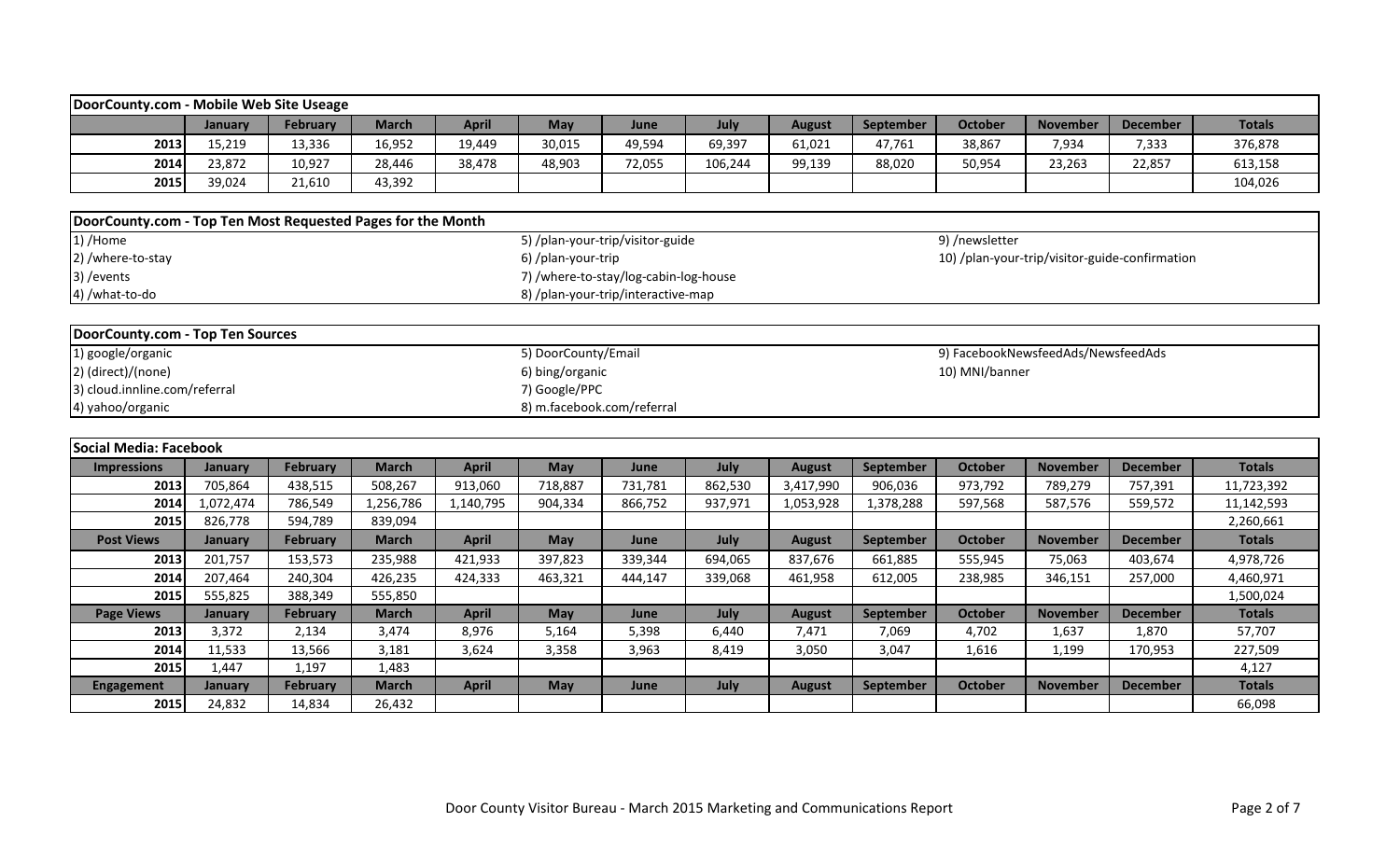| <b>Social Media: Twitter Followers</b>                           |         |                                                                                        |              |              |         |         |         |               |                  |                |                 |                 |                        |
|------------------------------------------------------------------|---------|----------------------------------------------------------------------------------------|--------------|--------------|---------|---------|---------|---------------|------------------|----------------|-----------------|-----------------|------------------------|
|                                                                  | January | <b>February</b>                                                                        | <b>March</b> | <b>April</b> | May     | June    | July    | <b>August</b> | September        | <b>October</b> | <b>November</b> | <b>December</b> | <b>Annual % Growth</b> |
| 2013                                                             | 1,833   | 1,975                                                                                  | 2,032        | 2,109        | 2,187   | 2,235   | 2,340   | 2,402         | 2,426            | 2,479          | 2,537           | 2,589           | 41%                    |
| 2014                                                             | 2,654   | 2,701                                                                                  | 2,747        | 2,797        | 2,910   | 3,050   | 3,180   | 3,264         | 3,348            | 3,417          | 3,451           | 3,569           | 34%                    |
| 2015                                                             | 3,585   | 3,652                                                                                  | 3,709        |              |         |         |         |               |                  |                |                 |                 |                        |
|                                                                  |         |                                                                                        |              |              |         |         |         |               |                  |                |                 |                 |                        |
| Social Media: Insider Expert Blog Page Views                     |         |                                                                                        |              |              |         |         |         |               |                  |                |                 |                 |                        |
|                                                                  | January | <b>February</b>                                                                        | <b>March</b> | <b>April</b> | May     | June    | July    | <b>August</b> | September        | <b>October</b> | <b>November</b> | <b>December</b> | <b>Totals</b>          |
| 2013                                                             | 337     | 1,107                                                                                  | 2,238        | 3,359        | 3,788   | 3,458   | 4,580   | 4,730         | 2,990            | 3,111          | 1,868           | 976             | 32,542                 |
| 2014                                                             | 2,160   | 2,141                                                                                  | 3,525        | 2,602        | 3,311   | 2,913   | 3,887   | 4,888         | 5,929            | 5,796          | 3,633           | 2,342           | 43,464                 |
| 2015                                                             | 3,174   | 2,448                                                                                  | 5,504        |              |         |         |         |               |                  |                |                 |                 | 11,126                 |
|                                                                  |         | *In February 2013 the Insider Expert blog views replaced the former staff blog numbers |              |              |         |         |         |               |                  |                |                 |                 |                        |
|                                                                  |         |                                                                                        |              |              |         |         |         |               |                  |                |                 |                 |                        |
| <b>Pay-Per-Click Results</b>                                     |         |                                                                                        |              |              |         |         |         |               |                  |                |                 |                 |                        |
|                                                                  | January | February                                                                               | <b>March</b> | <b>April</b> | May     | June    | July    | <b>August</b> | September        | <b>October</b> | <b>November</b> | <b>December</b> | <b>Totals</b>          |
|                                                                  |         | 2013 2013 Program started in March                                                     | 3,222        | 3,797        | 5,110   | 4,532   | 4,997   | 4,945         | 4,108            | 4,033          | 3,156           | n/a             | 37,900                 |
| 2014                                                             | 2,432   | 2,748                                                                                  | 3,473        | 9,955        | 4,940   | 5,260   | 4,203   | 2,124         | 2,462            | 2,019          | 1,294           | 1,314           | 42,224                 |
| 2015                                                             | 1,815   | 2,153                                                                                  | 2,240        |              |         |         |         |               |                  |                |                 |                 | 6,208                  |
|                                                                  |         |                                                                                        |              |              |         |         |         |               |                  |                |                 |                 |                        |
| Door County E-Newsletter - Number of E-Mails Sent (with remails) |         |                                                                                        |              |              |         |         |         |               |                  |                |                 |                 |                        |
|                                                                  | January | <b>February</b>                                                                        | <b>March</b> | <b>April</b> | May     | June    | July    | <b>August</b> | September        | <b>October</b> | <b>November</b> | <b>December</b> | <b>Totals</b>          |
| 2013                                                             | 326,396 | 321,595                                                                                | 319,699      | 308,619      | 332,534 | 336,442 | 311,189 | 342,967       | 319,249          | 322,423        | 308,090         | 306,833         | 3,856,036              |
| 2014                                                             | 310,665 | 304,504                                                                                | 260,265      | 290,157      | 303,787 | 311,153 | 314,220 | 314,552       | 346,443          | 343,595        | 344,384         | 337,073         | 3,780,798              |
| 2015                                                             | 328,573 | 319,563                                                                                | 310,628      |              |         |         |         |               |                  |                |                 |                 | 958,764                |
|                                                                  |         |                                                                                        |              |              |         |         |         |               |                  |                |                 |                 |                        |
| Door County E-Newsletter - Open Rates                            |         |                                                                                        |              |              |         |         |         |               |                  |                |                 |                 |                        |
|                                                                  | January | <b>February</b>                                                                        | <b>March</b> | <b>April</b> | May     | June    | July    | <b>August</b> | <b>September</b> | <b>October</b> | <b>November</b> | <b>December</b> | <b>Average</b>         |
| 2013                                                             | 19.90%  | 20.60%                                                                                 | 20.00%       | 21.10%       | 25.20%  | 21.10%  | 21.40%  | 24.00%        | 23.80%           | 24.80%         | 24.10%          | 22.00%          | 22.33%                 |
| 2014                                                             | 25.30%  | 24.20%                                                                                 | 31.70%       | 30.10%       | 25.80%  | 26.90%  | 26.90%  | 26.00%        | 29.20%           | 26.50%         | 22.30%          | 21.20%          | 26.34%                 |
| 2015                                                             | 24.80%  | 23.60%                                                                                 | 27.70%       |              |         |         |         |               |                  |                |                 |                 | 25.37%                 |
|                                                                  |         |                                                                                        |              |              |         |         |         |               |                  |                |                 |                 |                        |
| Door County E-Newsletter - Click Thru's                          |         |                                                                                        |              |              |         |         |         |               |                  |                |                 |                 |                        |
|                                                                  | January | <b>February</b>                                                                        | <b>March</b> | <b>April</b> | May     | June    | July    | <b>August</b> | September        | <b>October</b> | <b>November</b> | <b>December</b> | <b>Average</b>         |
| 2013                                                             | 2.80%   | 2.70%                                                                                  | 2.70%        | 3.00%        | 4.20%   | 3.30%   | 3.40%   | 3.50%         | 3.80%            | 3.20%          | 2.80%           | 1.90%           | 3.11%                  |
| 2014                                                             | 2.90%   | 2.30%                                                                                  | 4.40%        | 4.20%        | 3.90%   | 4.60%   | 4.70%   | 4.30%         | 4.50%            | 3.90%          | 2.30%           | 2.10%           | 3.68%                  |
| 2015                                                             | 2.60%   | 2.90%                                                                                  | 3.60%        |              |         |         |         |               |                  |                |                 |                 | 3.03%                  |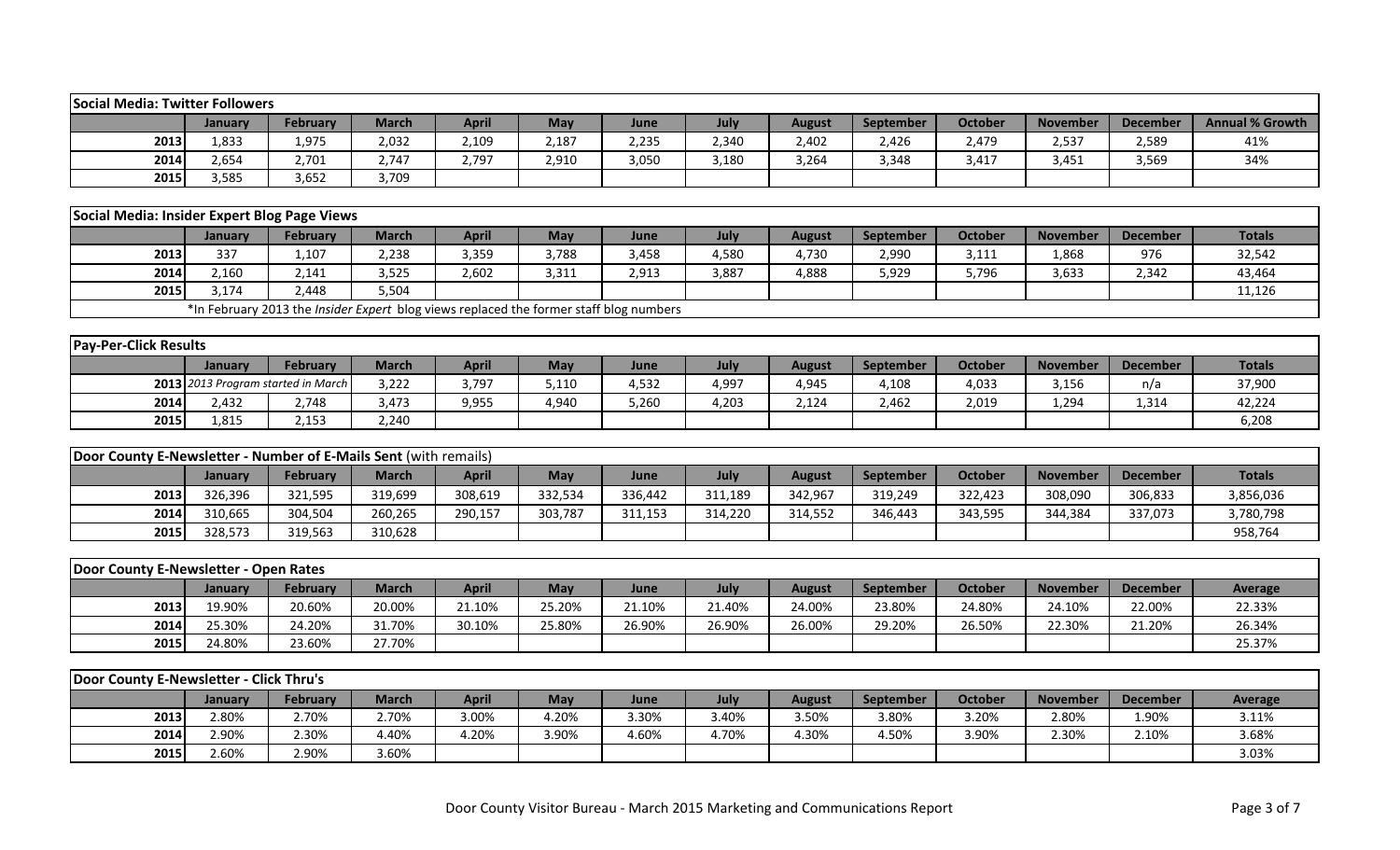| <b>Advertising - Programs &amp; Campaigns</b> |                          |                            |                         |              |           |                                      |            |               |             |             |                 |                 |  |
|-----------------------------------------------|--------------------------|----------------------------|-------------------------|--------------|-----------|--------------------------------------|------------|---------------|-------------|-------------|-----------------|-----------------|--|
|                                               | Januarv                  | <b>February</b>            | March                   | <b>April</b> | May       | June                                 | July       | <b>August</b> | September   | October     | <b>November</b> | <b>December</b> |  |
|                                               | 2013 Image/NOR           | <b>NOR</b>                 | Image/LGBT              | Image/LGBT   | Image     | Image                                | Image/LGBT | Image         | Image/SDSDC | Image/SDSD  | Image           | Image/NOR       |  |
|                                               | $2014$ Image/NOR         | NOR/Image                  | Image                   | Image/SOB    | Image/SOB | Image                                | Image      | Image         | Image/SDSDC | Image /SDSD | Image/NOR       | Image/NOR       |  |
|                                               |                          | 2015 Image/NOR   NOR/Image | NOR/Image               |              |           |                                      |            |               |             |             |                 |                 |  |
|                                               | SOB = Season of Blossoms |                            | NOR = Nature of Romance |              |           | SDSDC = So Delicious. So Door County |            |               |             |             |                 |                 |  |

| <b>Advertising - Gross Impressions</b> |         |                 |           |              |           |                       |           |           |                  |           |                 |                 |              |
|----------------------------------------|---------|-----------------|-----------|--------------|-----------|-----------------------|-----------|-----------|------------------|-----------|-----------------|-----------------|--------------|
|                                        | Januarv | <b>February</b> | March     | <b>April</b> | May       | June                  | July      | August    | <b>September</b> | October   | <b>November</b> | <b>December</b> | <b>Total</b> |
| 2013                                   | 106,273 | 480,182         | 123,101   | 124,644      | 4,759,128 | 7,494,467             | 6,332,927 | 6,046,422 | 2,911,882        | .,136,216 | 130,040         | 104,743         | 29,750,025   |
| 2014                                   | 70,620  | 2,777,134       | 9,058,615 | 8,790,285    | 6,753,942 | 2,772,67 <sup>-</sup> | 904,724   | 148,225   | 1,735,115        | 3,503,157 | 2,604           | 2,530           | 36,519,628   |
| 2015                                   | 5.346   | 2,679,900       | 5,336,400 |              |           |                       |           |           |                  |           |                 |                 | 8,021,646    |

| Advertising - Media Placed 2015 |                |                 |              |              |            |      |      |               |                  |         |                 |                 |              |
|---------------------------------|----------------|-----------------|--------------|--------------|------------|------|------|---------------|------------------|---------|-----------------|-----------------|--------------|
|                                 | <b>January</b> | <b>February</b> | <b>March</b> | <b>April</b> | <b>May</b> | June | July | <b>August</b> | <b>September</b> | October | <b>November</b> | <b>December</b> | <b>Total</b> |
| <b>Total Paid</b>               | \$3,440        | \$30,793        | \$146,249    |              |            |      |      |               |                  |         |                 |                 | \$180,482    |
| <b>Co-Op Dollars</b>            | \$0            | \$1,525         | \$9,325      |              |            |      |      |               |                  |         |                 |                 | \$10,850     |
| <b>Barter Dollars</b>           | \$0            | \$30,228        | \$1,538      |              |            |      |      |               |                  |         |                 |                 | \$31,765     |
| <b>Unpaid Dollars</b>           | \$0            | \$0             | \$0          |              |            |      |      |               |                  |         |                 |                 |              |

| <b>Explore The Door Video Travel Show Activity (views/downloads)</b> |                |          |       |       |            |       |       |        |           |         |                 |          |               |
|----------------------------------------------------------------------|----------------|----------|-------|-------|------------|-------|-------|--------|-----------|---------|-----------------|----------|---------------|
|                                                                      | <b>January</b> | February | March | April | <b>May</b> | June  | July  | August | September | October | <b>November</b> | December | <b>Totals</b> |
| 2013                                                                 | 6,334          | 5,378    | 6,134 | 5,397 | 6,601      | 7,420 | 9,686 | 8,201  | 6,158     | 5,112   | 1,871           | 2,168    | 70,460        |
| 2014                                                                 | 2,631          | 2,354    | 3,253 | 3,705 | 5,065      | 6,695 | 8,201 | 6,379  | 5,193     | 4,578   | 2,988           | 3,110    | 54,152        |
| 2015                                                                 | 5.745          | 4,727    | 6,434 |       |            |       |       |        |           |         |                 |          | 16,906        |

| <b>Media Marketing Program - Impressions</b> |                      |                 |              |              |            |            |            |               |                  |                |                 |                 |               |
|----------------------------------------------|----------------------|-----------------|--------------|--------------|------------|------------|------------|---------------|------------------|----------------|-----------------|-----------------|---------------|
|                                              | <b>January</b>       | <b>February</b> | <b>March</b> | <b>April</b> | May        | June       | July       | <b>August</b> | <b>September</b> | <b>October</b> | <b>November</b> | <b>December</b> | <b>Totals</b> |
| 2013                                         | 1,670,178            | 8,638,771       | 10,208,354   | 1,933,183    | 1,028,329  | 20,328,268 | 8,173,056  | 31,790,411    | 9,995,295        | 285,691,328    | 4,298,436       | 7,342,018       | 391,097,627   |
|                                              | 2014 37,852,999      | 40,986,204      | 27,772,140   | 5,314,961    | 20,193,969 | 44,435,235 | 71,687,651 | 12,256,415    | 51,116,546       | 67,868,123     | 18,770,067      | 3,507,165       | 401,761,475   |
|                                              | 2015 28,017,364      | 1,823,856       | 20,098,799   |              |            |            |            |               |                  |                |                 |                 | 49,940,019    |
|                                              | 2015 GOAL 16,535,501 | 6,388,538       | 14,230,653   | 8,366,153    | 9,517,767  | 8,886,788  | 49,319,240 | 13,688,198    | 22,374,255       | 40,394,770     | 6,733,098       | 6,571,412       | 203,006,373   |
| % TO GOAL                                    | 169%                 | 29%             | 141%         | 0%           | 0%         | 0%         | 0%         | 0%            | 0%               | 0%             | 0%              | 0%              | 25%           |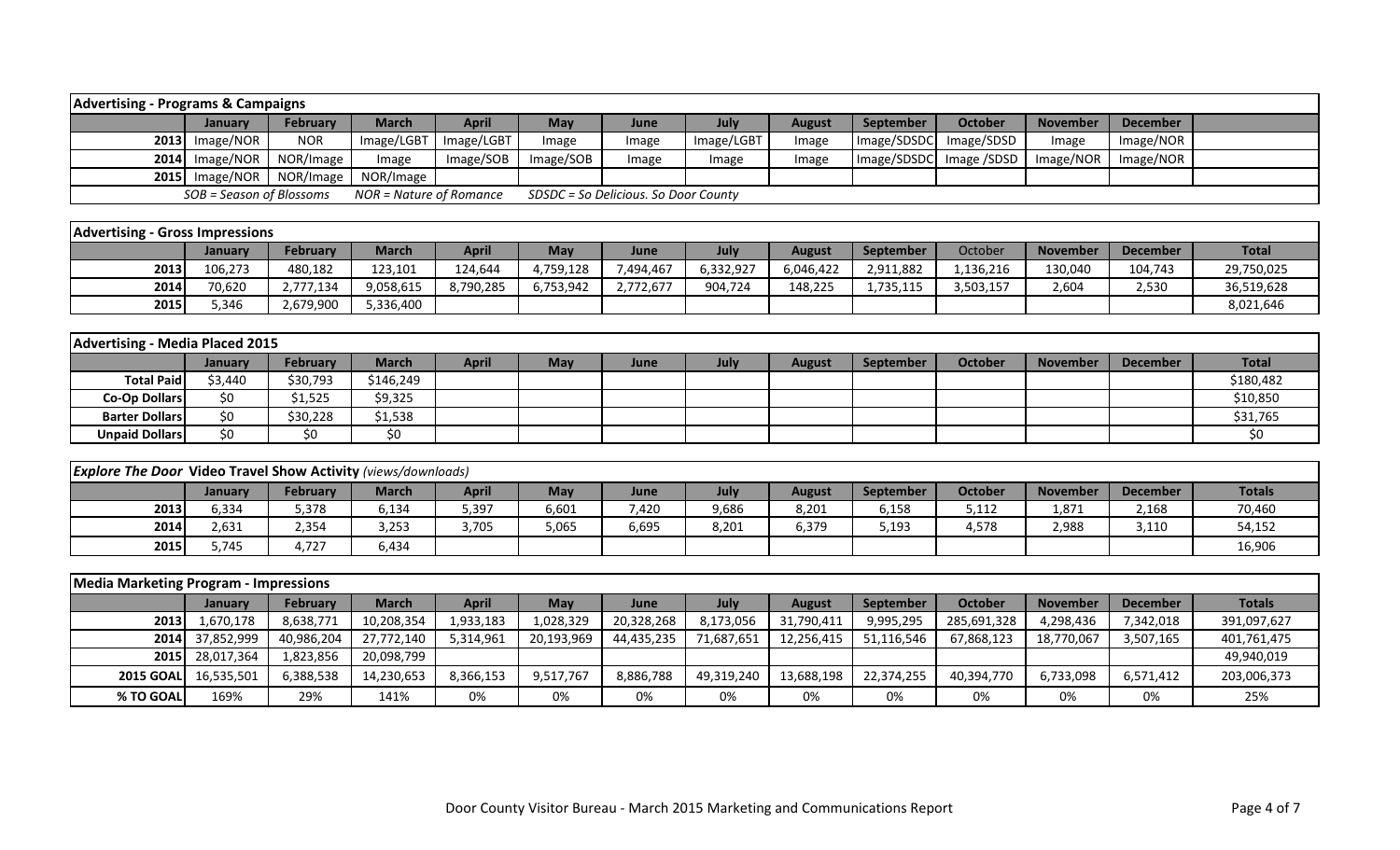| Media Marketing Program - Ad Value Equivalency        |                  |                 |                  |              |           |           |                  |               |           |                |                 |                 |               |
|-------------------------------------------------------|------------------|-----------------|------------------|--------------|-----------|-----------|------------------|---------------|-----------|----------------|-----------------|-----------------|---------------|
|                                                       | January          | <b>February</b> | <b>March</b>     | <b>April</b> | May       | June      | July             | <b>August</b> | September | <b>October</b> | <b>November</b> | <b>December</b> | <b>Totals</b> |
| 2013                                                  | \$13,829         | \$50,527        | \$25,621         | \$51,532     | \$28,678  | \$44,542  | \$59,408         | \$1,400,537   | \$30,423  | \$149,500      | \$50,362        | \$72,869        | \$1,977,828   |
| 2014                                                  | \$104,143        | \$93,897        | \$503,719        | \$75,517     | \$153,280 | \$107,290 | \$227,097        | \$196,220     | \$258,235 | \$141,898      | \$91,174        | \$81,448        | \$2,033,918   |
| 2015                                                  | \$70,320         | \$72,596        | \$80,581         |              |           |           |                  |               |           |                |                 |                 | \$223,497     |
|                                                       |                  |                 |                  |              |           |           |                  |               |           |                |                 |                 |               |
| <b>Media Marketing Program - Visiting Journalists</b> |                  |                 |                  |              |           |           |                  |               |           |                |                 |                 |               |
|                                                       | January          | <b>February</b> | <b>March</b>     | <b>April</b> | May       | June      | July             | <b>August</b> | September | <b>October</b> | <b>November</b> | <b>December</b> | <b>Totals</b> |
| 2013                                                  | $\boldsymbol{0}$ | 11              | $\boldsymbol{0}$ | $\mathbf{1}$ | 13        | 22        | $\boldsymbol{9}$ | 6             | 5         | 11             | 0               | 0               | 78            |
| 2014                                                  | $\mathbf{0}$     | 9               | $\mathbf 0$      | $\mathbf 0$  | 10        | 22        | 15               | 9             | 6         | 10             | $\Omega$        | $\Omega$        | 81            |
| 2015                                                  | $\Omega$         | 9               | $\mathbf 0$      |              |           |           |                  |               |           |                |                 |                 | 9             |
| <b>2015 GOAL</b>                                      |                  | 10              |                  |              | 8         | 20        | 8                | 6             | 4         | 14             |                 |                 | 70            |
| % TO GOAL                                             |                  | 90%             |                  |              | 0%        | $0\%$     | 0%               | 0%            | 0%        | 0%             |                 |                 | 13%           |
|                                                       |                  |                 |                  |              |           |           |                  |               |           |                |                 |                 |               |
| <b>Group Tour Contacts</b>                            |                  |                 |                  |              |           |           |                  |               |           |                |                 |                 |               |
|                                                       | January          | February        | <b>March</b>     | <b>April</b> | May       | June      | July             | <b>August</b> | September | <b>October</b> | <b>November</b> | <b>December</b> | <b>Totals</b> |
| 2013                                                  | 87               | 314             | 127              | 83           | 538       | 49        | 9                | 213           | 31        | 83             | 145             | 42              | 1,721         |
| 2014                                                  | 153              | 621             | 130              | 70           | 156       | 167       | 108              | 207           | 39        | 14             | 34              | 48              | 1,747         |
| 2015                                                  | 134              | 451             | 110              |              |           |           |                  |               |           |                |                 |                 | 695           |
| <b>2015 GOAL</b>                                      | 175              | 350             | 175              | 125          | 162       | 175       | 125              | 210           | 77        | 60             | 55              | 75              | 1,764         |
| % TO GOAL                                             | 77%              | 129%            | 63%              | 0%           | 0%        | 0%        | 0%               | 0%            | 0%        | 0%             | 0%              | 0%              | 39%           |
|                                                       |                  |                 |                  |              |           |           |                  |               |           |                |                 |                 |               |
| <b>Group Tour Inquiries</b>                           |                  |                 |                  |              |           |           |                  |               |           |                |                 |                 |               |
|                                                       | January          | February        | <b>March</b>     | <b>April</b> | May       | June      | July             | <b>August</b> | September | <b>October</b> | <b>November</b> | <b>December</b> | <b>Totals</b> |
| 2013                                                  | 22               | 9               | 6                | 8            | 72        | 4         | 9                | 20            | 14        | 8              | 8               | $\overline{7}$  | 187           |
| 2014                                                  | 29               | 34              | 8                | 12           | 14        | 28        | 24               | 25            | 6         | 13             | 5               | 6               | 204           |
| 2015                                                  | 33               | 19              | 13               |              |           |           |                  |               |           |                |                 |                 | 65            |
| <b>2015 GOAL</b>                                      | 30               | 30              | 10               | 12           | 15        | 29        | 25               | 25            | 5         | 15             | 5               | 5               | 206           |
| % TO GOAL                                             | 110%             | 63%             | 130%             | $0\%$        | 0%        | 0%        | 0%               | 0%            | 0%        | $0\%$          | 0%              | 0%              | 32%           |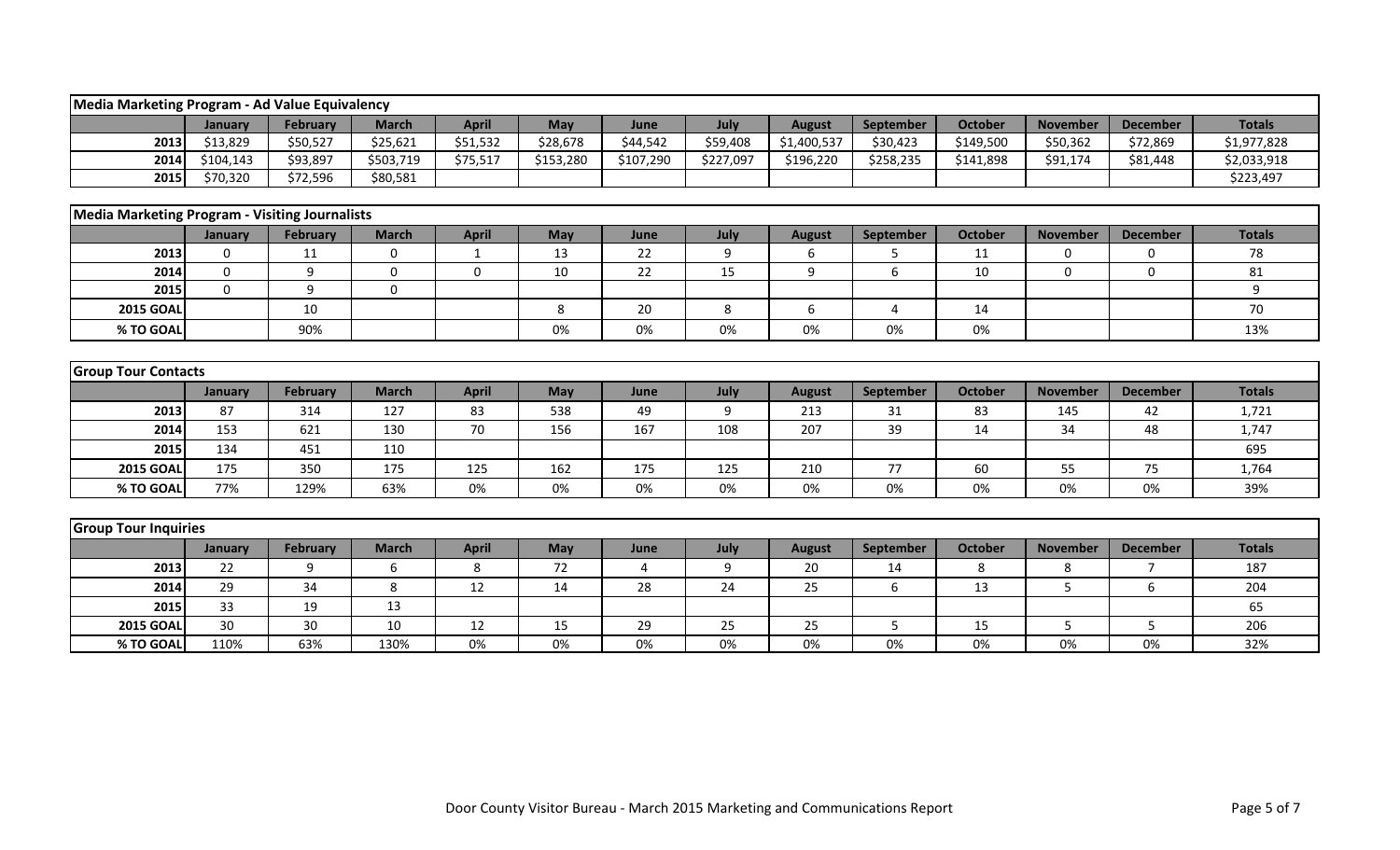| <b>Meeting/Event Planner Contacts</b>  |                 |                 |              |              |             |       |             |               |           |                |                 |                 |                |
|----------------------------------------|-----------------|-----------------|--------------|--------------|-------------|-------|-------------|---------------|-----------|----------------|-----------------|-----------------|----------------|
|                                        | January         | February        | <b>March</b> | <b>April</b> | May         | June  | July        | <b>August</b> | September | <b>October</b> | <b>November</b> | <b>December</b> | <b>Totals</b>  |
| 2013                                   | 75              | 43              | 131          | 40           | 307         | 79    | 147         | 144           | 124       | 197            | 59              | 61              | 1,407          |
| 2014                                   | 81              | 81              | 149          | 61           | 206         | 199   | 181         | 143           | 154       | 86             | 276             | 68              | 1,685          |
| 2015                                   | 97              | 85              | 171          |              |             |       |             |               |           |                |                 |                 | 353            |
| <b>2015 GOAL</b>                       | 85              | 75              | 150          | 85           | 210         | 200   | 185         | 145           | 155       | 120            | 225             | 67              | 1,702          |
| % TO GOAL                              | 114%            | 113%            | 114%         | 0%           | 0%          | 0%    | 0%          | 0%            | 0%        | 0%             | 0%              | 0%              | 21%            |
|                                        |                 |                 |              |              |             |       |             |               |           |                |                 |                 |                |
| <b>Meeting/Event Planner Inquiries</b> |                 |                 |              |              |             |       |             |               |           |                |                 |                 |                |
|                                        | January         | <b>February</b> | <b>March</b> | <b>April</b> | May         | June  | July        | <b>August</b> | September | <b>October</b> | <b>November</b> | <b>December</b> | <b>Totals</b>  |
| 2013                                   | 67              | 43              | 37           | 40           | 52          | 79    | 63          | 64            | 72        | 49             | 29              | 24              | 619            |
| 2014                                   | 30 <sup>°</sup> | 39              | 33           | 57           | 63          | 69    | 67          | 62            | 63        | 58             | 39              | 57              | 637            |
| 2015                                   | 82              | 35              | 42           |              |             |       |             |               |           |                |                 |                 | 159            |
| <b>2015 GOAL</b>                       | 28              | 40              | 35           | 55           | 65          | 70    | 65          | 60            | 65        | 60             | 40              | 60              | 643            |
| % TO GOAL                              | 293%            | 88%             | 120%         | 0%           | 0%          | 0%    | 0%          | 0%            | 0%        | 0%             | 0%              | 0%              | 25%            |
|                                        |                 |                 |              |              |             |       |             |               |           |                |                 |                 |                |
| <b>Trade Show Participation</b>        |                 |                 |              |              |             |       |             |               |           |                |                 |                 |                |
|                                        | January         | <b>February</b> | <b>March</b> | <b>April</b> | May         | June  | July        | <b>August</b> | September | <b>October</b> | <b>November</b> | <b>December</b> | <b>Totals</b>  |
| 2013                                   | 1               | 1               | $\mathbf 0$  | 1            | $\mathbf 0$ | 0     | $\mathbf 0$ | $\mathbf 0$   | 0         | $\overline{2}$ | 1               | 1               | $\overline{7}$ |
| 2014                                   | $\mathbf{1}$    | $\mathbf 0$     | 0            | 0            | 0           | 0     | 0           | 0             | 1         | 0              | $\overline{2}$  | $\mathbf 0$     | 4              |
| 2015                                   | $\mathbf{1}$    | $\Omega$        | $\mathbf{1}$ |              |             |       |             |               |           |                |                 |                 | $\overline{2}$ |
|                                        |                 |                 |              |              |             |       |             |               |           |                |                 |                 |                |
| Door County Welcome Center - Visitors  |                 |                 |              |              |             |       |             |               |           |                |                 |                 |                |
|                                        | January         | February        | <b>March</b> | <b>April</b> | May         | June  | July        | <b>August</b> | September | <b>October</b> | <b>November</b> | <b>December</b> | <b>Totals</b>  |
| 2013                                   | 613             | 1,057           | 1,258        | 1,565        | 4,514       | 8,201 | 13,047      | 12,260        | 8,305     | 7,451          | 1,415           | 1,075           | 60,761         |
| 2014                                   | 807             | 893             | 1,093        | 1,424        | 4,682       | 7,859 | 11,926      | 11,585        | 7,916     | 7,540          | 1,042           | 1,006           | 57,773         |
| 2015                                   | 870             | 858             | 1,306        |              |             |       |             |               |           |                |                 |                 | 3,034          |